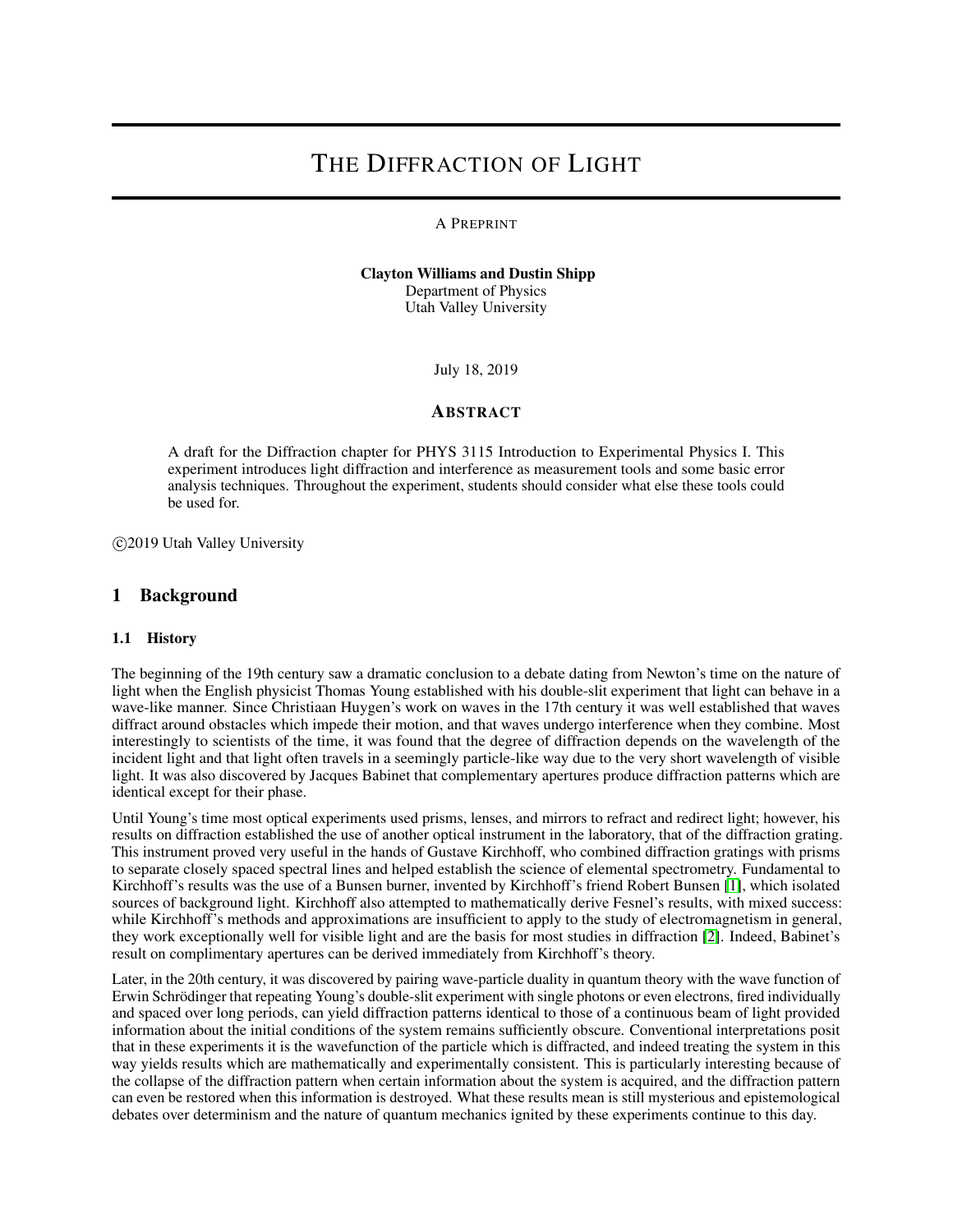#### 1.2 Physical Principles

#### 1.2.1 Huygen's Principle

Naturally you are already somewhat acquainted with the principles of interference, that when two waves meet the resultant wave is the sum of the amplitude of the component waves at each point, resulting in both constructive and destructive interference. An understanding of this principle, combined with basic ray-tracing techniques, allows one to accurately predict diffraction patterns without much of a complicated mathematical apparatus. Indeed, as J.D. Jackson notes in his *Classical Electrodynamics,* diffraction is a second order approximation for electromagnetic waves, with ray tracing being the first order. Calculations within the diffraction framework are achieved by the same techniques used in geometric optics save one considers points where 'waves' or rays meet with path lengths differing by odd whole number multiples of  $\lambda/2$  (*e.g.*  $\lambda/2$ ,  $3\lambda/2$ , etc. with  $\lambda$  being the wavelength) as intensity minimums and points with path lengths differing by multiples of  $\lambda$  as intensity maximums. When combined with Huygen's Principle, that all points on a spherical wavefront may be considered to be the source of a spherical wave, this second order approximation becomes a powerful tool. Let's look at this in more detail.

#### 1.2.2 Single-Slit Diffraction

Suppose we have a beam of light of wavelength  $\lambda$  incident on a slit of width a, and we are attempting to calculate the location of intensity maxima on a screen. Let the height of the maximum above the center of the slit be  $y$  and the distance between the slit and the screen be  $D$ . Furthermore, we desire to use the small angle approximation for the angle  $\theta$  between the perpendicular from the slit to the screen and y be small. See figure [1.](#page-1-0) By Huygen's Principle we must treat each point on the wavefront as being the source of a spherical wave; in particular, we will focus the two points on the edges of the slit<sup>[1](#page-1-1)</sup>. We can consider only these points because our slit is rather narrow, and by treating these 2 most distant points we can characterize the interference pattern without much loss in accuracy. Then the difference in path length between these two points is  $\delta = d - d'$ . Note in particular the angle from the central length to the point y, namely  $\hat{\theta}$ , is nearly  $\theta \approx \tan \theta = y/D$ .



<span id="page-1-0"></span>

Now because of our small angle approximation we see that the rays from our two points on the slit are nearly parallel, at least near the slit. Then the triangle formed by projecting the shorter ray onto the longer one is a right triangle with the interior angle  $\theta'$  being approximately  $\theta$ , so  $\theta' \approx \theta^2$  $\theta' \approx \theta^2$ . From our small angle approximation then  $\tan \theta \approx \theta$ ,  $\tan \theta' \approx \theta'$ , and hence  $y/D = \delta/a$  so  $y = D\delta/a$ . Now since y is a maximum the difference in path lengths is a whole number of

<span id="page-1-1"></span><sup>&</sup>lt;sup>1</sup>Justify this. Points near the center of the slit combine destructively with wavelets generated on the opposite side of the central line. Let the height of a point above the center of the slit be x. Now use a parallel ray approximation to show that  $|x| < d/4$  there is a point opposite the central line a distance x and theese points generate wavefronts which combine destructively, so that the difference in their path lengths to y is  $\frac{m\lambda}{2d}$  when the conditions for equation [1](#page-2-0) hold.

<span id="page-1-2"></span><sup>&</sup>lt;sup>2</sup> Prove this using the theorems for parallel lines crossed by a transversal (hint: you'll be constructing 2 right triangles).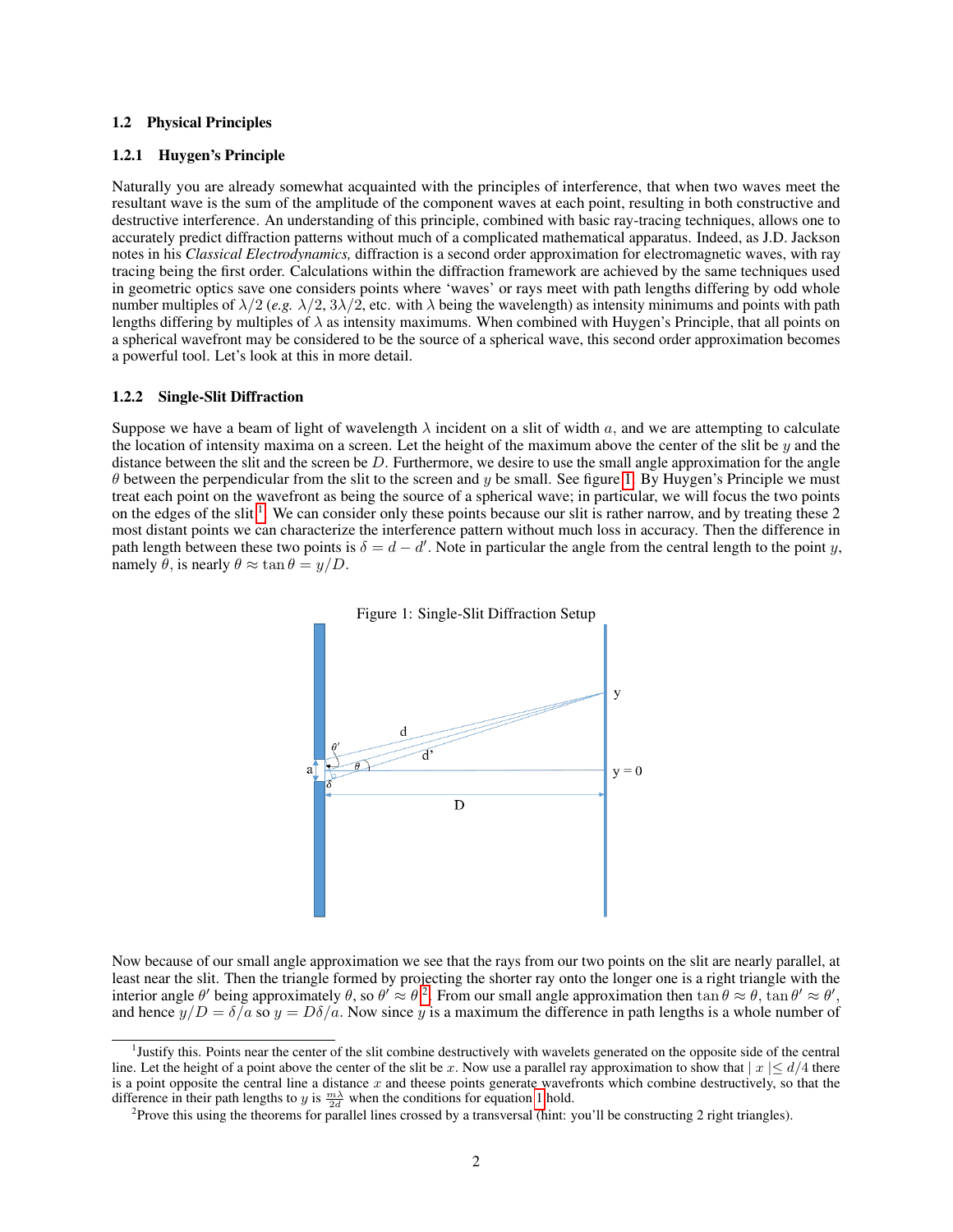<span id="page-2-0"></span>wavelengths, so rays originating from the top and bottom of the slit combine constructively <sup>[3](#page-2-1)</sup>. Hence  $\delta = d - d' = m\lambda$ for some  $m$  a natural number, and

<span id="page-2-2"></span>
$$
y = \frac{m\lambda D}{a}, \quad m \in \mathbb{N}.
$$
 (1)

If we plot light intensity as a function of position on the screen, then positions of minima and maxima become quite apparent, as shown in the experimentally obtained data in figure [2.](#page-2-2) Note that the greatest intensity is at the  $m = 0$  order maxima, in the center of the diffraction pattern.



Now if it seems that this calculation required an excessive amount of approximation, recall that the key assumption (and essentially our only assumption) was the small angle approximation from which all our calculations followed. The approximation sin  $\theta \approx \theta$  is accurate to less than 5% error up to 30° = 0.53 rad, and hence we can expect that for low order maxima the main source of error in our experiment will not be that due to the small angle approximation <sup>[4](#page-2-3)</sup>. If you still aren't convinced, complete the diffraction experiment to determine exactly how far our theoretical calculation is from reality! <sup>[5](#page-2-4)</sup>.

#### 1.2.3 Double-Slit Diffraction

The setup for double-slit diffraction is quite similar to that for single-slit diffraction. The main difference in our presentation is the use of the variable d to refer to the displacement between slits and variables  $r$ ,  $r_1$ , and  $r_2$  to refer to lengths between the slit and screen.

<span id="page-2-1"></span> $3$ Draw a diagram of wave interference convincing yourself that if the path length differs by a multiple of a whole wavelength the result is constructive interference, while if the path length differs by a multiple of a half wavelength the result is destructive interference.

<span id="page-2-3"></span><sup>&</sup>lt;sup>4</sup>To motivate the small-angle approximations, note the Taylor series for  $f(x) = \sin x = x - \frac{1}{6}x^3 + ... \approx x$ , for small values of x. Indeed,  $x^3 \to 0$  more quickly than  $x \to 0$ . A similar case is true for  $h(x) = \tan x$ . Plot x, sin x, and  $\tan x$  on the same graph near  $x = 0$  to visualize this. It is worth noting that the small angle approximation  $\tan \theta \approx \theta$  is less accurate than the approximation  $\sin \theta \approx \theta$ . Make a table demonstrating the relative errors of these approximations for small angles to convince yourself of their accuracy and usefulness, and to gain an understanding of when these approximations can reliably be used.

<span id="page-2-4"></span><sup>&</sup>lt;sup>5</sup>Perhaps add a note on the difficulty of evaluating Kirchoff's Integral.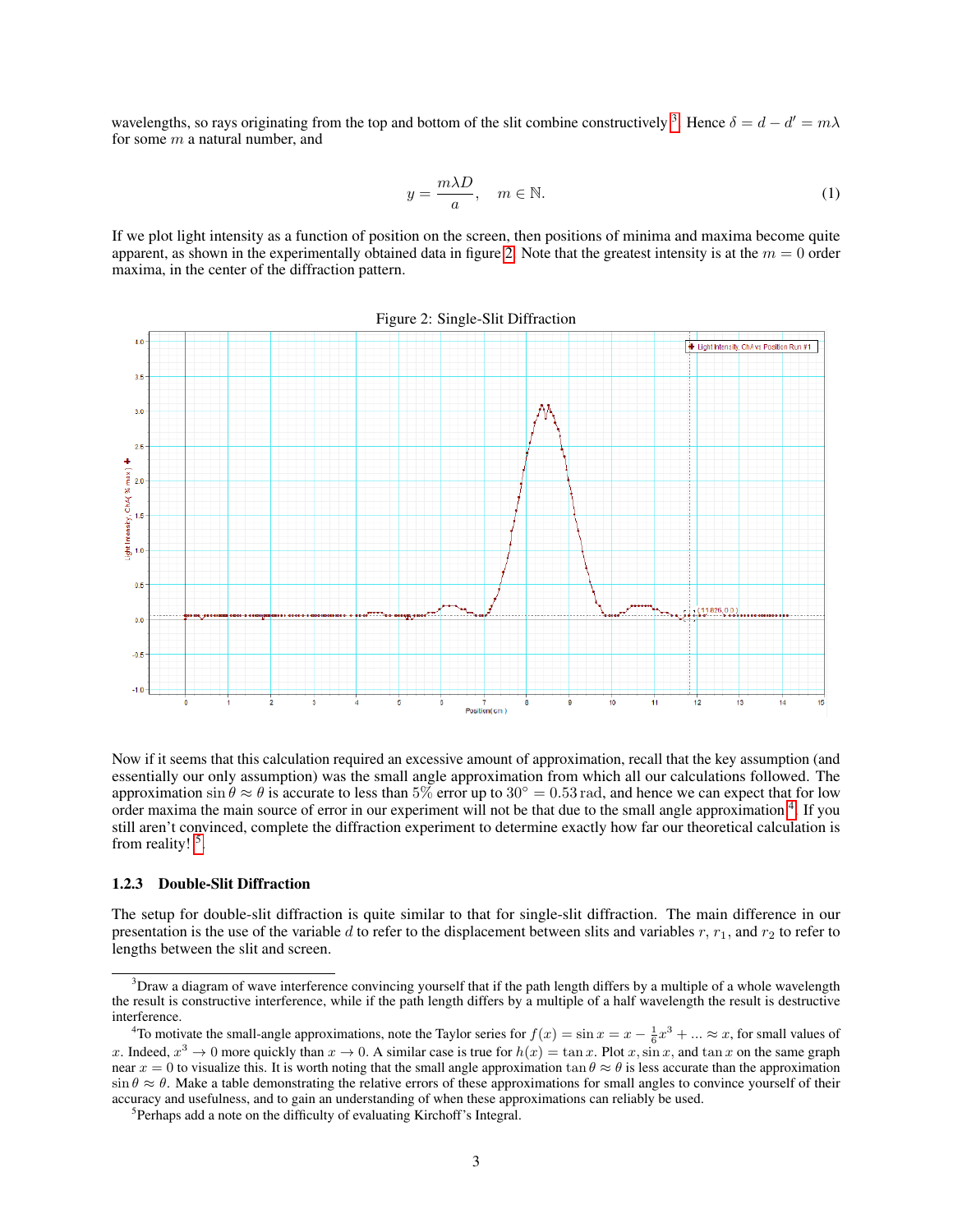<span id="page-3-3"></span>Figure 3: Double-Slit Diffraction Setup



<span id="page-3-2"></span>The derivation of the location of maxima is somewhat more involved than for the single-slit case and left as an exercise <sup>[6](#page-3-0)</sup>. Without deriving the relation, and simply knowing that for double-slit diffraction

$$
d\sin\theta = m\lambda, \quad m \in \mathbb{N},\tag{2}
$$

we can analyze double-slit diffraction in general. First, note that information about the location  $y$  of maxima can be obtained from sin  $\theta$  when D is known. Now recognize that two closely spaced slits each generate their own single-slit patterns superimposed on the double-slit pattern. This superposition becomes apparent when viewing the double-slit diffraction pattern on a screen (see figure [4\)](#page-4-0). In the figure the large-scale structure of the pattern is a single-slit diffraction pattern, with the finer details resulting from the double-slit interference. Indeed, double-slit diffraction patterns are contained within single-slit envelopes, which you can confirm during the course of your experiment  $7$ . This means you can use equation [2](#page-3-2) to determine the separation of a double slit and equation [1](#page-1-0) to determine the width of the slits, once you determine the location of a single-slit maxima.

<span id="page-3-0"></span><sup>&</sup>lt;sup>6</sup>To derive the location of the maxima, use the small angle approximation for  $\theta$  as before, noting this makes  $r_1$  and  $r_2$ approximately parallel and equal to  $r$  near the slits. Reference the setup in figure [3](#page-3-3) and use the law of cosines on the triangles there, along with the relation  $r_2 - r_1 = \delta$ , to determine  $\delta$  and note that for constructive interference  $\delta = m\lambda$ .

<span id="page-3-1"></span><sup>&</sup>lt;sup>7</sup>In general  $(n + 1)$ -slit diffraction patterns are contained in *n*-slit diffraction patterns.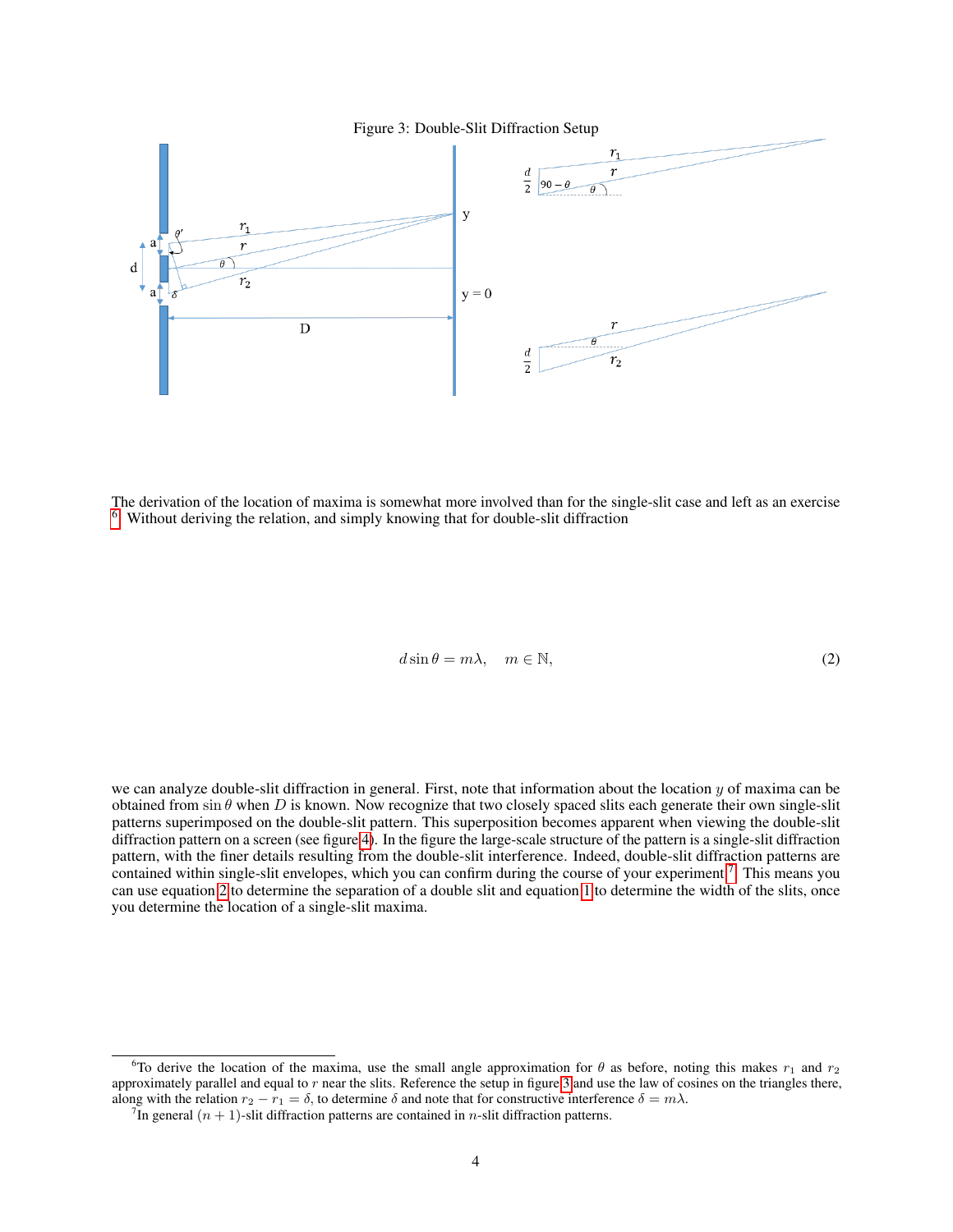<span id="page-4-0"></span>

#### 1.3 Why do we care?

Interference and diffraction are most apparent when light propagates through apertures or around objects (Babinet's Principle says these are equivalent cases) that are very small (usually measured in micrometers). It becomes much easier to measure the fringe patterns (millimeters in size) than to measure the aperture or object itself. This becomes a powerful tool in many applications of microscopy and nanoscience. What applications have you heard of?

#### 1.4 Error Propagation

Naturally an essential skill when obtaining, analyzing, and publishing data is the proper handling of uncertainty. Despite our conventionally negative attitude towards the term 'error', it is inevitable in experimentation and, when sufficiently minimized, is essentially synonymous with uncertainty. Error or uncertainty in one measurement may have an effect on the overall experiment which is greater than the uncertainty in just that measurement. This is *error propagation*. To demonstrate error propagation, consider the uncertainty in the measurement of the circumference of a circle, say of circumference C and radius r. By taking a differential (implicit differentiation) on the relation  $C = 2\pi r$ , we have  $\Delta C = 2\pi \Delta r$ , and hence the error in r is approximately  $\Delta r = \Delta C/2\pi$ . Now for the area of the circle, however,  $A = \pi r^2$  results in an error of  $\Delta A = 2\pi r \Delta r = 2\pi C \delta C$ , and scales with the value of r (and hence your measurement of  $C$ ).

This process is rather simple when measuring simple properties of circles, but not as intuitive in other experiments. For example, what happens when the differential yields a negative value? Or when there are multiple sources of error in a single measurement? To resolve this conundrum it is standard to add errors *in quadrature.* If an experimenter is determining a value y which is a function of variables  $x_1, x_2, ..., x_n$  the uncertainty in  $y(x_1, x_2, ..., x_n)$ , called  $\sigma_y$ , can be approximated by

$$
\sigma_y^2 \le \sigma_{x_1}^2 \left(\frac{\partial y}{\partial x_1}\right)^2 + \sigma_{x_2}^2 \left(\frac{\partial y}{\partial x_2}\right)^2 + \dots + \sigma_{x_n}^2 \left(\frac{\partial y}{\partial x_n}\right)^2,\tag{3}
$$

<span id="page-4-1"></span>where  $\sigma_{x_i}$  is the uncertainty in the measurement  $x_i$  and the function is evaluated at the mean for each of  $x_i$ .

In practice it can be somewhat tricky to determine what uncertainty to use for each  $\sigma_x$ . Ideally each piece of equipment will have an attached statement with a sensitivity rating; however, this is often not the case. It will often be up to your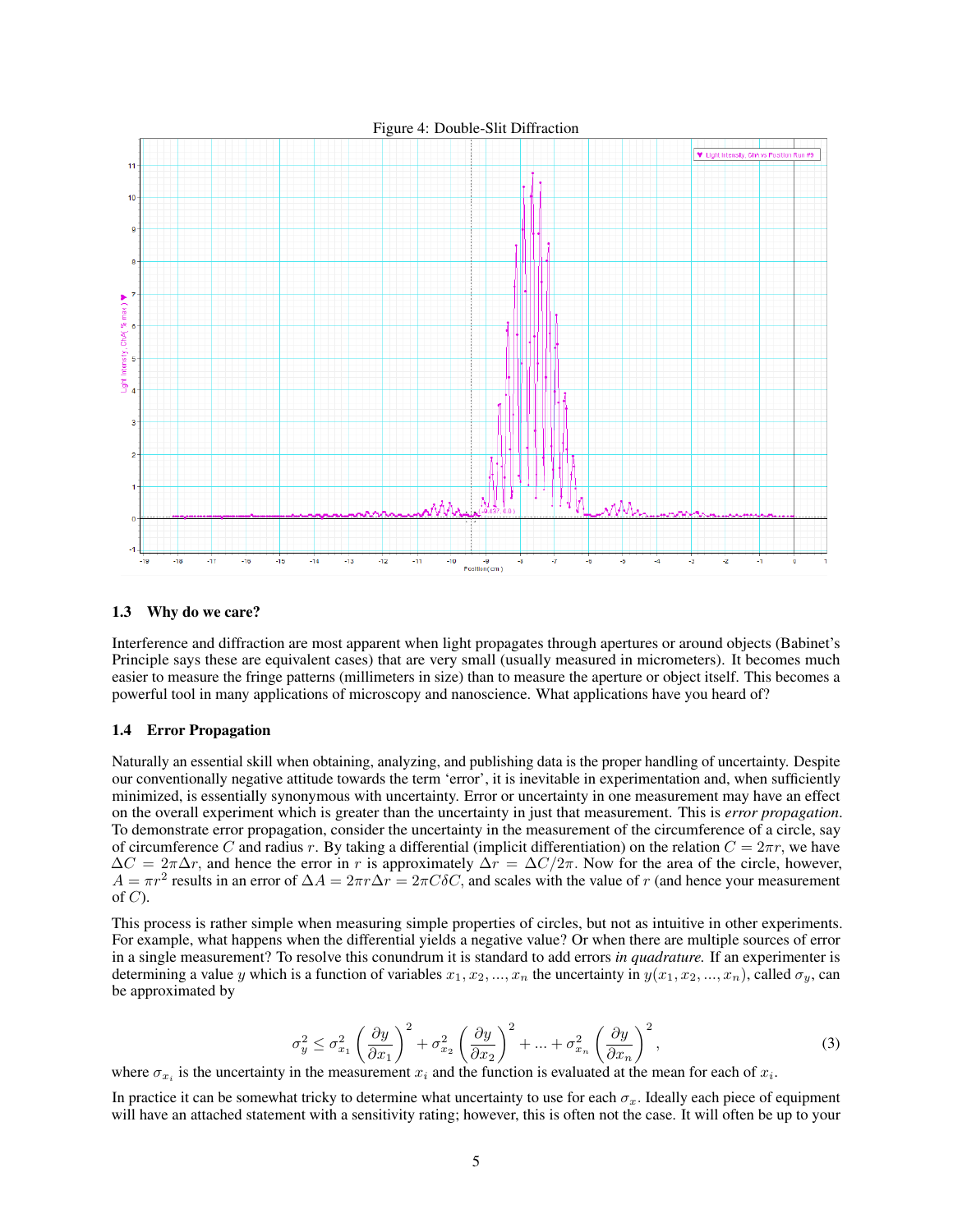personal discretion to determine what value to use for  $\sigma_r$ , however, common sense and good practice dictates that oftentimes  $1/2$  the value of the most accurate decimal place on your measurement is a wise choice  $8$ . For example, with a ruler that measures up to millimeters the uncertainty would be  $\pm 0.5$  mm. And, it is important to note that when confronted with two reasonably valid choices for the uncertainty it is best practice to pick the larger value.

Now, when designing and conducting experiments it is important to be aware of two kinds of errors: systemic errors and random errors. A systemic error is one which is due to the experimenter or system performing the experiment, and is consistent through each trial. Being aware of these kinds of error and minimizing them is a critical part of experimentation. An example of systemic error may be a difference in delays between sensors receiving a signal and the recording of those signals by a computer. Oftentimes systemic errors can be dealt with by careful examination of your apparatus; however, systemic errors will always persist in any experiment and it is important to note possible sources of systemic error and their magnitude when reporting your results.

The other kind of error mentioned, random error, can be controlled for by simply increasing the number of trials run during your experiment. These errors result from inconsistencies in setup and execution which cannot be controlled. For example, while Hooke's law for springs  $\vec{F} = -k\vec{x}$  is incredibly accurate and predictable across an appropriate ranges for x, multiple trials of the same experiment measuring the spring constant  $k$  will result in a predictably randomly distributed distribution even for the same spring, which distribution is centered on the mean value for  $k$ .

<span id="page-5-1"></span>The formula for the standard error of the mean (standard deviation) is presented in equation [4](#page-5-1)

$$
\sigma = \sqrt{\sum_{i=1}^{N} \frac{x_i - \bar{x}}{N - 1}},\tag{4}
$$

which describes the spread of data from the mean  $\bar{x}$  due to random error and is optimized when  $\sigma$  is small, tells us much about general ways to improve experiments <sup>[9](#page-5-2)</sup>. Most importantly, it tells us that the influence of random errors decreases with a larger number of samples  $N$ , and that the standard deviation is undefined for a sample size of 1. Indeed, this indicates to us that when we run an experiment a single time we have no useful information about the size of the random error and we may conclude that any result obtained from such a shallow experiment is invalid. But, by increasing the number of trials the standard deviation decreases, and with the correspondingly smaller influence of random error on our our data the results are more reliable.

#### 1.4.1 Reporting Your Results

When CERN reported the landmark discovery of the Higgs boson in 2012 they did so with the exemplary caution that characterizes the scientific community when publishing results of any kind. This can be seen in their report, *Observation of a new particle in the search for the Standard Model Higgs boson with the ATLAS detector at the LHC* [\[3\]](#page-9-2). It is remarkable that nowhere in the article do they state that they have definitively discovered the Higgs boson, and even in the title the most they claim is that they had discovered a new kind of particle. While the particle they discovered seemed to have many of the characteristics of the Higgs boson, CERN researchers waited for consensus of the scientific community that the particle observed is indeed almost certainly the Higgs before declaring their discovery in stronger terms.

Diving more deeply into the CERN article we can learn much about the proper reporting of scientific results, applicable both in landmark cases and in situations more modest. The report includes multiple *Systemic Uncertainties* sections, one for each type of particle event described, in which we find an in-depth analysis of their experiment including background events and possible complications confounding their results. This analysis is not just qualitative and includes a numeric uncertainty associated with every claim, as well as a possible source of that uncertainty. For example, the article states that:

"The dominant experimental uncertainty on the signal yield  $(\pm 8\%$  and  $\pm 11\%$  [for the 7 TeV and 8 TeV data respectively]) comes from the photon reconstruction and identification efficiency, which is estimated with data using electrons from Z decays and photons from  $Z \to l^+ + l^- + \gamma$  events."

<span id="page-5-0"></span><sup>&</sup>lt;sup>8</sup>In some cases this method will result in an underreporting of error, especially if you're using the default setting on your measuring apparatus. For example, in some experiments the main source of error may be in human reaction time, which may find it difficult to match the accuracy of a stopwatch with 0.1 s accuracy. In this case it may be best to state the uncertainty in your measurement as 0.5 s instead of 0.05 s.

<span id="page-5-2"></span><sup>&</sup>lt;sup>9</sup>Note this  $\sigma$ , the standard deviation, is dimensionless and related to but not the same as the theoretical uncertainty in your measurement  $\sigma_y$  in equation [3.](#page-4-1) It is unfortunate that these two are so closely related and use similar symbols, but this is the standard usage.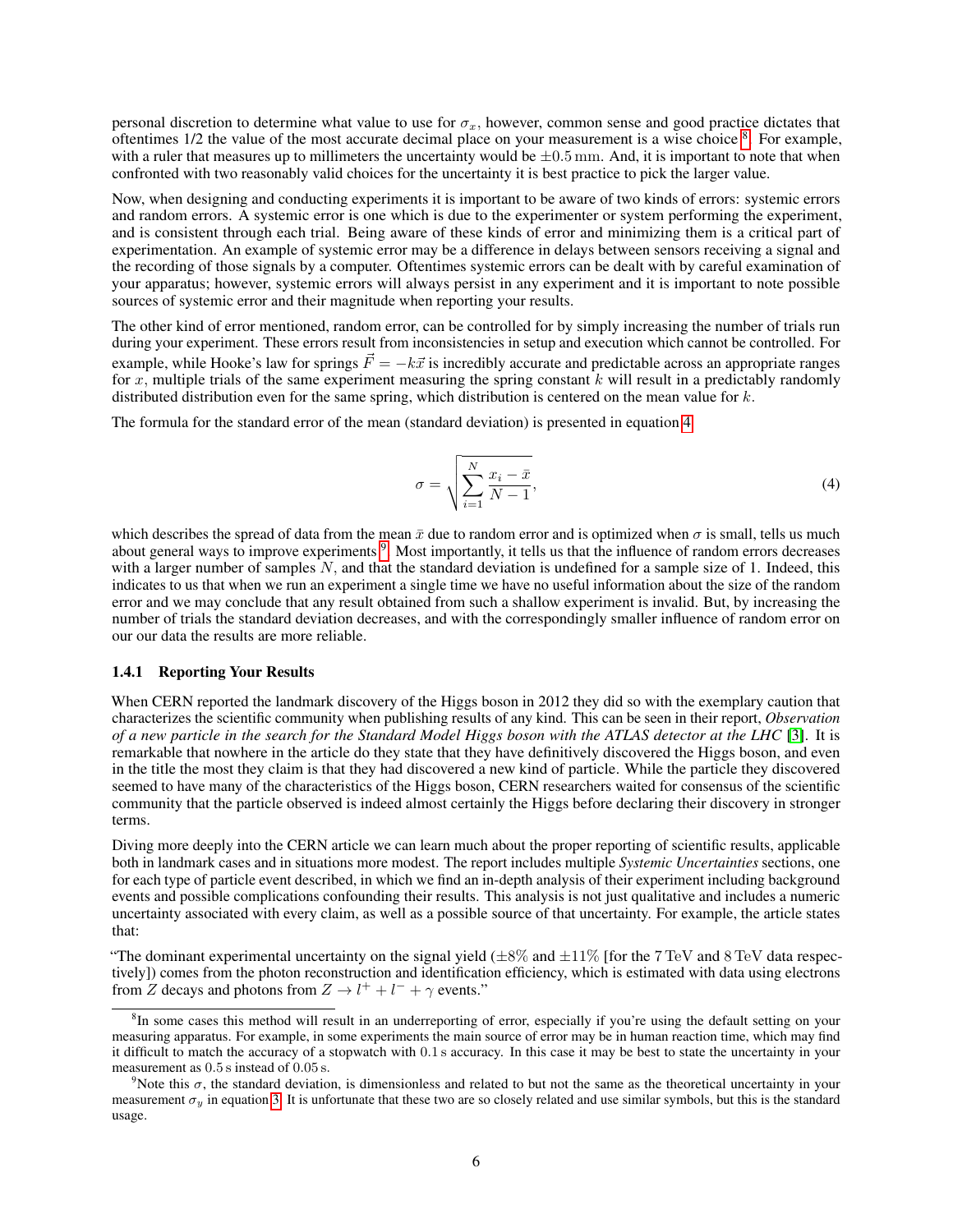Without going into the science behind the CERN experiment, we can still be inspired by their methods for accurately reporting data. From this statement not only is their result clear (the 7 TeV and 8 TeV data) but also the uncertainty of that data ( $\pm 8\%$  and  $\pm 11\%$  respectively), potential sources of that uncertainty (photon reconstruction and identification efficiency), and the method used to calculate that uncertainty (data from  $Z$  decays). This is a statement not only of their results but also of their confidence in those results.

When reporting your own results it is important to include as much relevant detail as necessary  $^{10}$  $^{10}$  $^{10}$ . Oftentimes you will be reporting the mean result from your data, and stating with that mean the standard deviation, number of trials, and theoretical uncertainty from equation [3.](#page-4-1) If you do so you will be reasonably covered in case of controversy, so long as you do not claim any discoveries which don't follow from your data. Also, it is common for a calculator to return many more decimal points than are appropriate for your experiment. Report only up to the accuracy given by your theoretical uncertainty  $11$ . In general, it is best to simply restate what it is you actually measured as well as the method of that measurement, in which case no one can take the results of your experiment away from you. As an example, the measurement of a spring constant in the laboratory may be stated in the following manner:

"We measured the stiffness  $k$  of a spring by measuring the displacement of the spring from equilibrium when the spring was hung vertically with one end fixed and various masses hung from the free end. The spring constant  $k$  was found to be  $k = 0.50 \pm .04$  N m<sup>-1</sup> (or  $k = 0.50(4)$  N m<sup>-1</sup>) with a standard deviation of  $\sigma = 0.043$  using 10 differing masses ranging from 0.1 kg to 5 kg Possible sources of error include inaccuracies in the masses used, which were measured by a digital scale with 0.05 kg accuracy; or inaccuracies in measuring the displacement perhaps caused by imperceptible gentle bobbing of the spring or by measuring along an angle not directly in line with the vertical of the spring-mass system, which displacement was measured by ruler sticks with 0.5 mm accuracy.".

#### 2 The Experiment

#### 2.1 The Apparatus

The main part of the experiment consists of a track on which various optical instruments are placed. In particular, these instruments include a red 650 nm laser, which shines on apertures of various dimensions. The resulting diffraction patterns are recorded by a light sensor, which is placed on a track of its own (the linear translator) which is perpendicular to the path of the laser. Measurements along the linear translator are correlated with measurements of light intensity as read by the light sensor, which data is interpreted by a Pasco Scientific 550 Universal Interface and recorded by the software Pasco Capstone. Pasco Capstone allows the student to locate maxima and minima, and in doing so the student will be able to corroborate or refute the results of equations [1](#page-2-0) and [2.](#page-3-2)

<span id="page-6-0"></span><sup>&</sup>lt;sup>10</sup>The key word is *relevant*. Some reports, even professional ones, will include superfluous and irrelevant information such as the temperature in the room, levels of ambient light, elevation above sea level, etc. Depending on the experiment this may be pertinent information and it will be up to your judgement to determine what to include. In general include all detail which would be practically useful to some attempting to replicate your experiment.

<span id="page-6-1"></span><sup>&</sup>lt;sup>11</sup>So, for example, instead of reporting  $13.54325 \pm .05$  eV report  $13.54 \pm .05$  eV.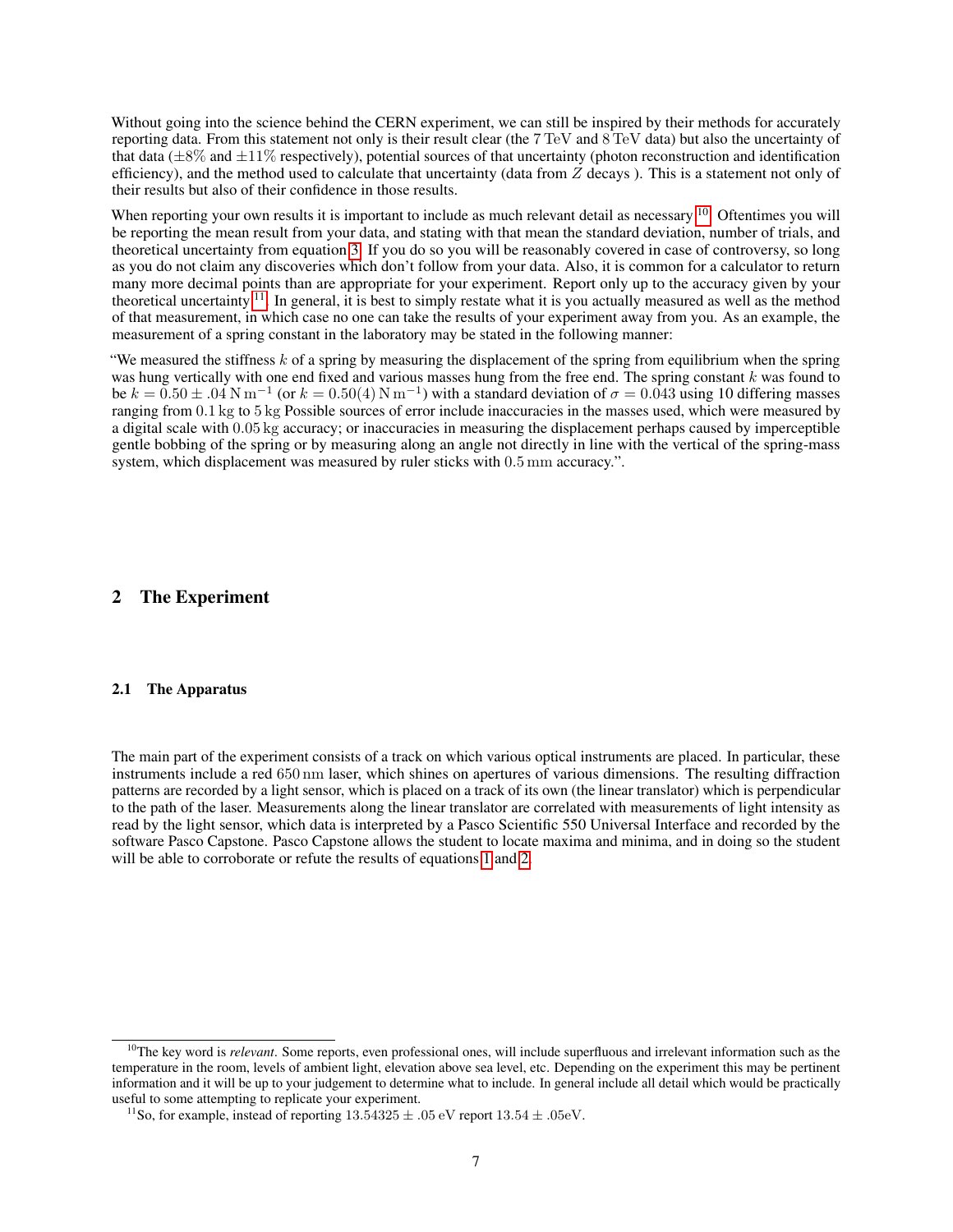

# 1.650 nm Laser

- 
- 4. Linear Translator
- 5. Optical Track

## 2.2 Performing the Experiment

We begin with assembling the apparatus.

- 1. Insert the nut under the frame of the linear translator into the slot on the track, slide the linear translator into a desirable position, and tighten.
- 2. Insert the laser and aperture selector into the optical track.
- 3. Connect the laser and the Pasco 550 Universal Interface to power.
- 4. Connect the Pasco 550 Universal Interface to the computer via USB and the Rotary Motion Sensor (attached to the linear translator) to the 1 and 2 ports on the Pasco 550 Universal Interface. Connect the light sensor to the A port on the Pasco 550 Universal Interface.

| 1 require of the requirement of the       |                                                  |                     |
|-------------------------------------------|--------------------------------------------------|---------------------|
| <b>Tools</b><br>$\boldsymbol{\mathsf{x}}$ |                                                  |                     |
| œ                                         | Hardware Setup                                   |                     |
| $\blacksquare$                            |                                                  | $\ast$<br><b>DD</b> |
| Hardware<br>Setup                         |                                                  |                     |
| 公                                         | <b>Comp PASCO® 550 Universal Interface</b>       | ö                   |
| Data<br>Summary                           | E<br><b>ELMING * STOUNDERSAL INTERFACE</b><br>ò, |                     |
| ⊕                                         | $9 - 12$                                         |                     |
| Calibration                               |                                                  |                     |
| ä.                                        |                                                  |                     |
| Calculator                                |                                                  |                     |
| Signal<br>Generator                       | <b>Rotary Motion Sensor</b>                      | €                   |
|                                           | Light Sensor                                     | $\bullet$           |
|                                           |                                                  |                     |
|                                           |                                                  |                     |
|                                           |                                                  |                     |
|                                           |                                                  |                     |
|                                           |                                                  |                     |

# Figure 6: Hardware Setup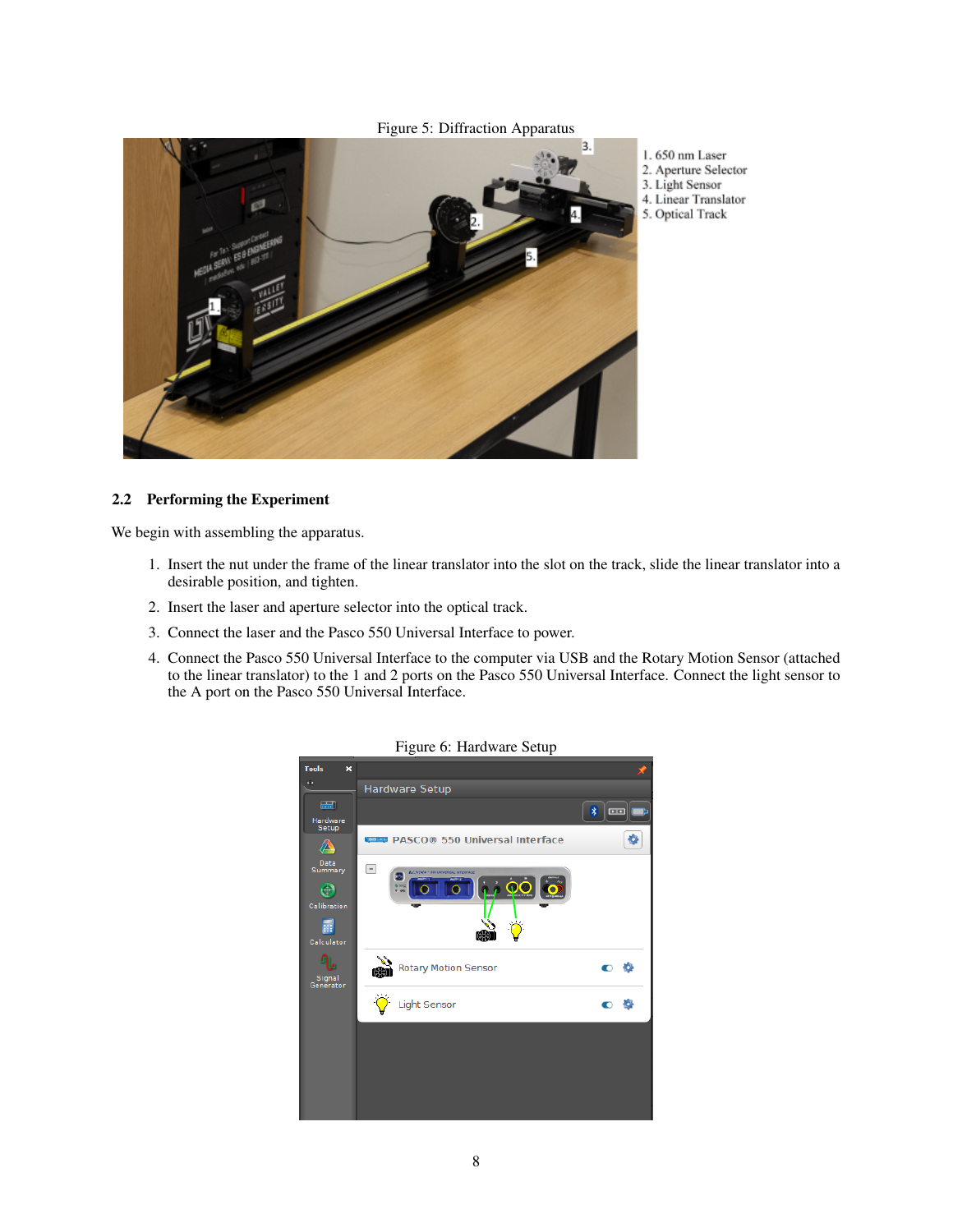Now to set up Pasco Capstone:

- 1. Open Pasco Capstone on the computer.
- 2. Click "Hardware Setup".
- 3. Click the 1 and 2 ports on the image of the Pasco 550 Universal Interface. Scroll down to select the rotary motion sensor.
- 4. Click on the settings for the Rotary Motion sensor and make sure that the "Medium Pulley" is selected to ensure correct calibration of rotation to distance.
- 5. Click the A port on the image of the Pasco 550 Universal Interface and scroll down to select the light sensor.
- 6. Exit hardware setup and open the graph. On the graph's vertical axis select measurements by clicking on the axis and selecting "Light Intensity".
- 7. Similarly, select "Position" for the horizontal axis.

To make measurements select the desired aperture on the aperture selector and press the "Record" button. Then slowly drag the sensor from one side of the linear translator to the other. It may take several trial runs to learn how to smoothly drag the sensor from one side to the other. Zoom and scale your graph as appropriate.

## 2.3 Analysis

Now that we have empirical data on our diffraction setup we can compare our results to those predicted by equations [1](#page-2-0) and [2.](#page-3-2) Knowing the wavelength of the laser light is 650 nm and by measuring the distance from the aperture to the light sensor, we can the locations of maxima  $y$  to measure the slit width  $a$  and distance between slits  $d$ .

- 1. For a single-slit aperture, use your plot of light intensity to determine the distance from the central maximum to the first order maximum. What is the distance between these points?
- 2. Use equation [1](#page-2-0) to calculate the slit width a. Does this seem reasonable?
- 3. Perform an error analysis for the single-slit experiment to calculate your predicted uncertainty in the slit width. What contributes to this uncertainty and how can you combine these effects in your calculations?
- 4. See if your theoretical prediction falls within the error bounds of your experiment. How does this affect your confidence in your measurement?
- 5. Think of ways that you could reduce the uncertainty in your measurements. Try them out now if you can!
- 6. Repeat this procedure for various aperture widths and repeat the entire experiment for the double slit experiment. Can you confirm the double-slit diffraction pattern is bounded by the single-slit diffraction pattern of the same aperture width? Are there any variables unaccounted for which affect your experiment?

Carefully collect your findings and record them in a dedicated laboratory notebook. Use this notebook to write a report on diffraction summarizing your findings, including proper error analysis. Answer the following questions:

- 1. What do your data mean? Why?
- 2. How can this experiment or the analysis be improved?
- 3. What predictions can you make and verify in future experiments?

# 3 The Next Step

What else could you measure using light diffraction? Are there things that this procedure could measure that would be difficult or impossible using other methods?

With these types of measurements in mind, describe another experiment you could perform. What questions could you ask about the things you are measuring? What other equipment would you need? What measurements would you need to make? Could any of the other experiments you have done also be useful?

If this plan seems feasible, it can be the beginnings of the proposal you write for this class. Your designed experiment (measurements and analysis) should take you about 10 class periods. Do some background research to predict what results you would get. Adapt your plan as necessary. Contact your instructor if you need equipment that is currently unavailable. Funding has been obtained for student-designed experiments in the class in past semesters (prior results do not guarantee a similar outcome).